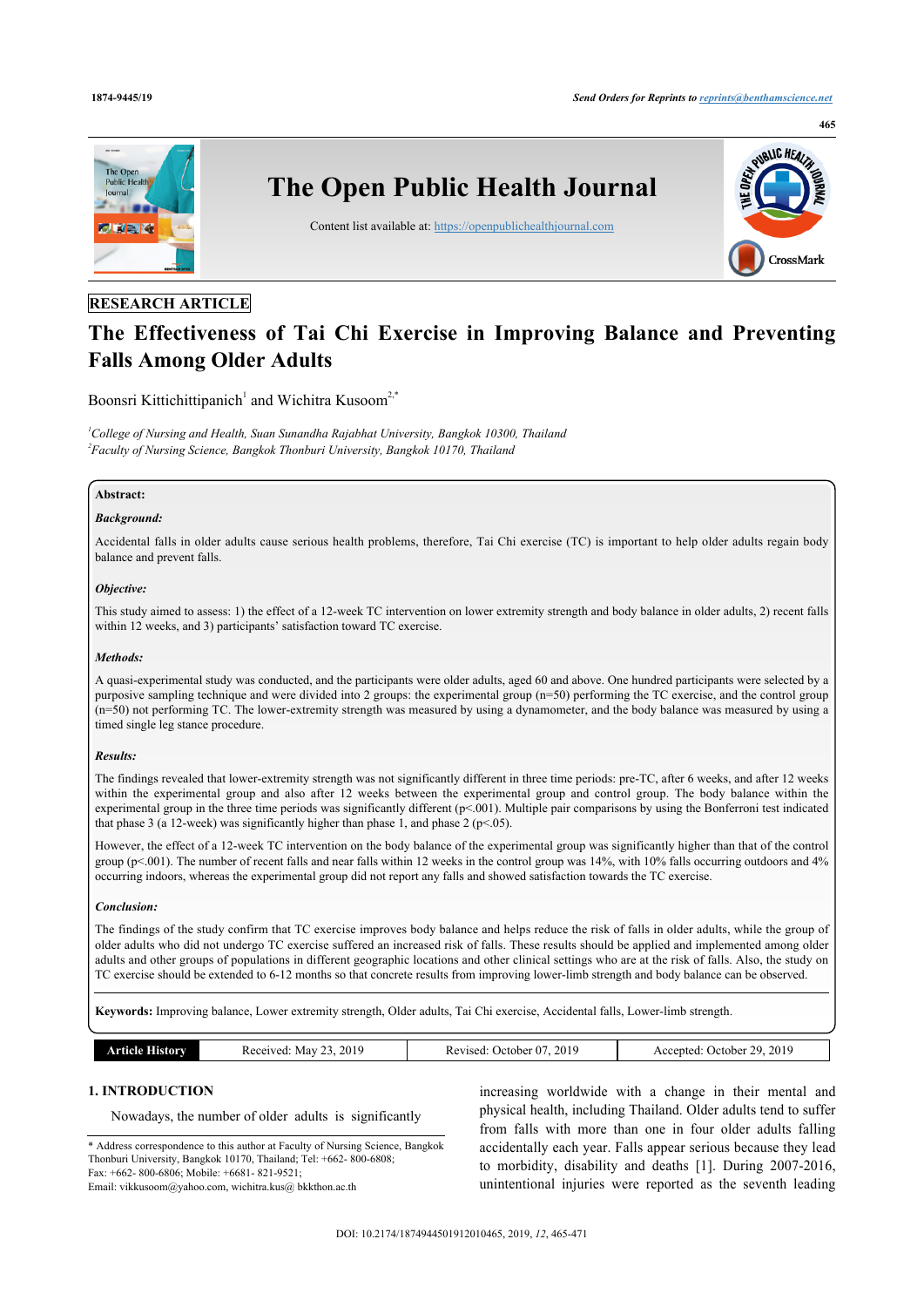cause of death among older adults in the U.S [[2](#page-5-1)]. Similarly, in Thailand, accidental falls in older adults have been the second cause of death. A national survey of Thai older adults aged 60 and above found that 18.7% had one or more falls with 21.5% of female older adults falling more often than their male counterparts with 14.4% [\[3\]](#page-5-2). A previous study found that older adults fell in the past by tripping (55%), and slipping (28.7%), and 48% of the falls occurred outdoor rather than indoor (30.4%)[[3](#page-5-2)]. Injuries from falling may include bruising, fractures, traumatic brain injury, secondary complications, and losing the independence. There are a number of risk factors that are responsible for falling in older adults [[3](#page-5-2), [4](#page-5-3)], including a lack of exercise which can lead to weakness and an increase in the chances of falling. Various studies have found that the effect of Tai Chi exercise or Tai Chi Chuan (TC) may reduce the incidence of falls and injurious falls in older adults. TC exercise is recommended as a safe and known form of physical activity among older adults [\[5,](#page-5-4) [6\]](#page-5-5) because it can improve lower extremity strength and body balance[[5](#page-5-4), [7\]](#page-5-6). It can improve mobility, knee extension and confidence in performing functional tasks [\[8\]](#page-5-7). Moreover, it increases psychological wellbeing, cardio functioning, and sleep enhancement in older adults [[9\]](#page-5-8). TC intervention is a series of slow, gentle, and lowimpact movements that integrate the breath, mind, and physical activity to achieve greater awareness and a sense of inner peace and well-being [[5](#page-5-4)].

<span id="page-1-0"></span>Due to the prevalence of falls among older adults, the disability and dependency in older adults is increased. Unfortunately, no study has assessed the effect of TC exercise on body balance and lower extremity strength among older adults, specifically in the Northeastern region of Thailand. Therefore, this study aims to assess 1) the effect of a 12-week Tai Chi intervention on lower extremity strength and body balance in older adults, 2) the number of recent falls and near falls in the experimental group and control group within 12 weeks, and 3) the experimental group's satisfaction towards TC exercise.

## **2. MATERIALS AND METHODS**

#### **2.1. Study Design and Subject**

This study used a quasi-experimental research design. The participants were recruited from Thart Phanom municipality of Nakhon Phanom province and Park Chong municipality of Nakhon Ratchasima province, Northeastern Thailand. The experimental group was selected from the Thart Phanom municipality of Nakhon Phanom province, whereas the control group from the Pak Chong municipality of Nakhon Ratchasima province. The participants were selected by a purposive sampling technique. Moreover, both the experimental and control groups were matched by sex. The samples size was calculated by G\*Power 3.1 program with test power (β)= .80,  $(\alpha)$ = .05 and effect size = .50. The required sample size was 51 older adults per group.

The inclusion criteria included: adults aged  $> 60$  years who were physically active, not cognitively impaired, able to communicate and with a Barthel Activity Daily Life (ADL) index of 18-20. They did not show any symptoms of diseases, such as headache, vertigo, back pain, and did not have a history of surgery for lower extremity, as well as with a blood pressure controlled at a normal level (no  $>$  systolic BP 130 mmHg, no  $>$ diastolic BP 100). Therefore, they were willing to participate in TC exercise. Exclusion criteria included: Difficulty in walking, ADL index lower than 18, with cognitive impairment, visual and hearing impairment,uncontrolled blood pressure and a history of surgery for lower extremities. Sixty participants fulfilled the eligibility criteria of each group. Five participants in the experimental group were excluded before the program began due to back pain, joint pain, knee surgery, and high blood pressure. Therefore, there were fifty-five participants in the experimental group, and an equal number of participants in the control group, with a total of 110 older adults in both the groups. Afterward, five participants dropped out of the program in the sixth week. Finally, fifty participants completed the TC program. This study was also found to be similar to a study by Cho and An [\[10](#page-6-0)]. This study was divided into: 1) three time periods (Pre-TC, after 6 weeks, and after 12 weeks) of the experimental group, 2) two time periods of the control group. The enrollment and study flow for the TC exercise program are shown in Fig. (**[1](#page-1-0)**).



Fig. (1). Flowchart of enrollment and study flow for the TC exercise program.

This study protocol was approved by the Institutional Review Board of Suan Sunandha Rajabhat University (SSRU), Thailand (COA.1-008/2018). All the participants were informed of the study purpose, process, confidentiality, risk, benefits, and their right. Also, they could withdraw from the study at any time. After the participants agreed to participate, they were asked to sign a consent form. This study took place between April- July 2018.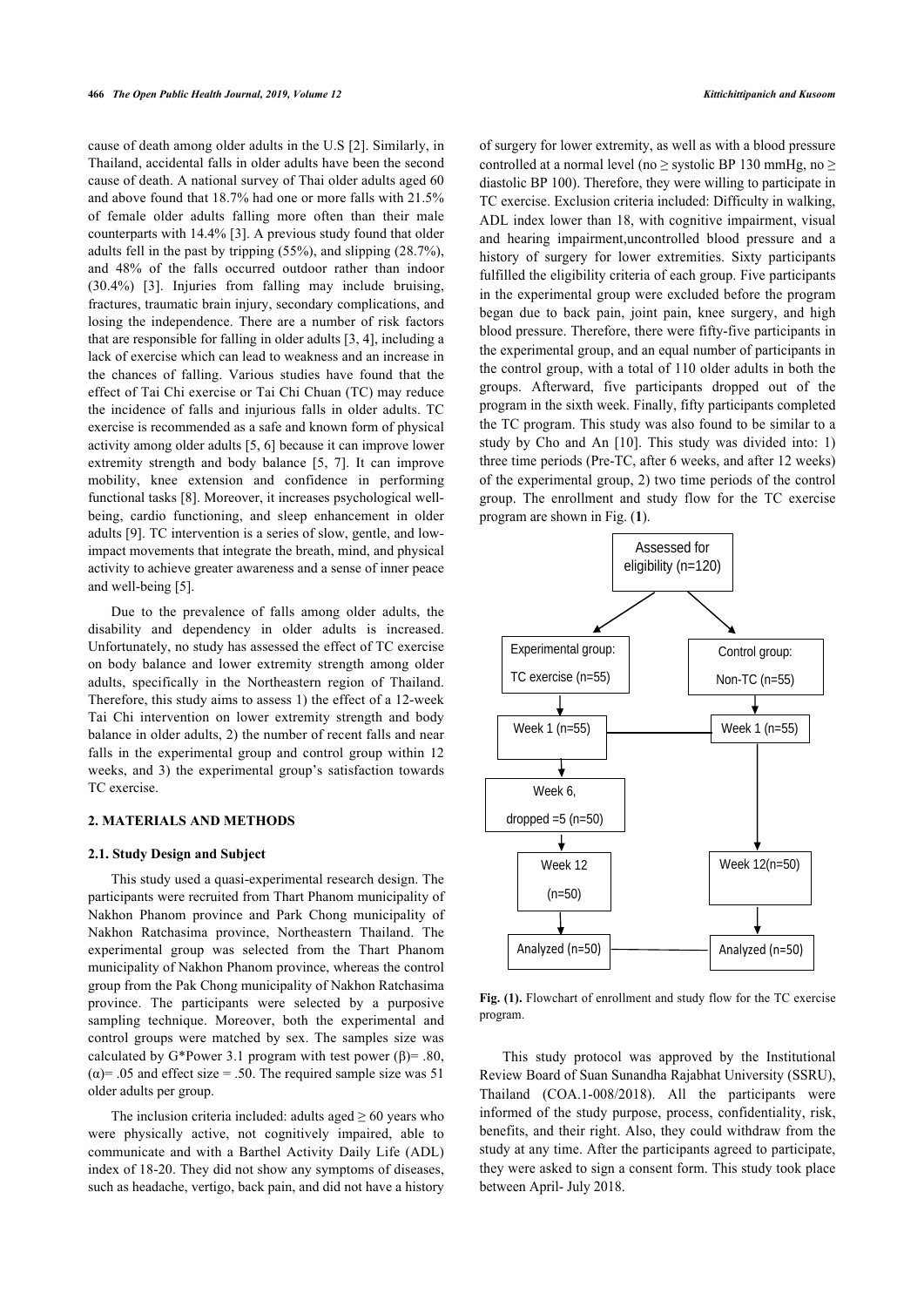## **2.2. Measurement and Materials**

## *2.2.1. Materials*

Materials included 5 instruments: • A personal demographic questionnaire was used to obtain each participant's age, gender, marital status, educational level, history of illness, and falling accident.

The Barthel activity daily life (ADL) index is a standard tool by the Ministry of Public Health, Thailand which is widely used for the assessment of physical activity.

• The dynamometer was used for measuring the strength of lower-limbs.

• The procedure of timed single leg stance for body balance.

• The questionnaire of satisfaction towards TC. The researchers adapted a tool from the literature review. All the items used a 5-point Likert scale from 1= Least to 5=The most, with the possible scores ranging from 15 to 75. The tool was validated by 3 experts. CVI .89 was examined for reliability using α Cronbach 0.87.

• The intervention tool of this study was used for training TC exercise program VTR.

Additionally, the TC sessions were taught to participants by three experts in every TC session. The experimental group performed TC exercise for twelve weeks, six days a week, and 45 minutes in each session, that was divided into 3 phases:

Phase 1; Pre-TC: including a) Demographic questionnaire was used to obtain each participant's age, gender, marital status, educational level, history of illness. b) Test of the lowerlimb strength and body balance pre-TC exercise and during TC workshops.

Phase 2; After completion of 6 weeks of TC: Test of lower-limb strength and body balance after TC practice in 6 weeks.

Phase 3; After completion of 12 weeks of TC: Test of lower-limb strength and body balance after completion of TC practice in 12 weeks and the evaluation of participants' satisfaction towards TC practice.

The control group performed daily activities without TC practice, that had 2 phases:

Phase 1; First week: Test of lower- limb strength and body balance for the first time, including the collection of demographic data.

Phase 2; Twelfth week: Test of lower- limb stren[gt](#page-1-0)h and body balance after 12 weeks (for the second time), (Fig. **1**).

#### *The Effectiveness of Tai Chi Exercise The Open Public Health Journal, 2019, Volume 12* **467**

Measurement: The lower-limbs strength and body balance were measured by four sports scientists. The TC exercise was taught to participants by three experts in every TC session. Evaluators evaluated the outcomes independently, and they did not know the results of other evaluators.

After obtaining their permission, participants who met the criteria agreed to participate in this program. They were at the training workshop program, which included the assessment of lower-limb, body balance, demographic questionnaire. The intervention was performed on the group that performed TC exercise.

Assessed for eligibility (n=120)

## **2.3. Statistical Analyses**

Descriptive statistics was used to determine the demographic data. The difference of lower-limb strength and body balance among 3 phases was tested using repeated measures ANOVA. The independent t-test was used to test the difference of lower- limb strength and body balance after 12 weeks between the experimental group and the control group.

## **3. RESULTS**

The participants' demographic characteristics, comorbid diseases, and the history of falling accidents are demonstrated in Table **[1](#page-2-0)**.

The repeated measures ANOVA was used for the comparison of the mean difference of lower-limb strength of the experimental group among 3 phases and the results revealed that it was not different (Table **[2](#page-3-0)**). The body balance with opened eyes and closed eyes among 3 phases of the experimental group was compared. The results showed that it was significantly different, p<.001 (Table**3**). Post-hoc pair comparison by using the Bonferroni test indicated that phase 3 (a 12-week) was higher than phase 1 and phase 2and had a value of p<.05 (Table**4**). The effect of a 12-week TC intervention on lower extremity strength between the experimental group and the control group was not different (Table **[5](#page-4-0)**). However, the effect of a 12-week TC intervention on body balance with opened eyes and closed eyes of the experimental group was significantly higher than the control group with p<.05 and p<.001, respectively (Table**6**). The number of recent falls and near falls within 12 weeks in the control group was 14%, with 10% of falls occurring outdoors and 4% occurring indoors, whereas the experimental group did not report any falls (Table **[7](#page-4-2)**) and showed satisfaction towards TC exercise.

The recent fall and near falls in participants within 12 weeks; no falls were observed in the experimental group, whereas falls and near falls of 14% were observed in the control group (Table**7**).

## *2.2.2. Measurement*

<span id="page-2-0"></span>**Table 1. Demographic characteristics and comorbid diseases of the participants (n=100).**

| Demographics        | <b>Experimental group</b><br>(TC)<br>$n=50$ | Control group<br>$(Non-TC)$<br>$n=50$ |  |
|---------------------|---------------------------------------------|---------------------------------------|--|
| Gender: Male Female | 46                                          | 46                                    |  |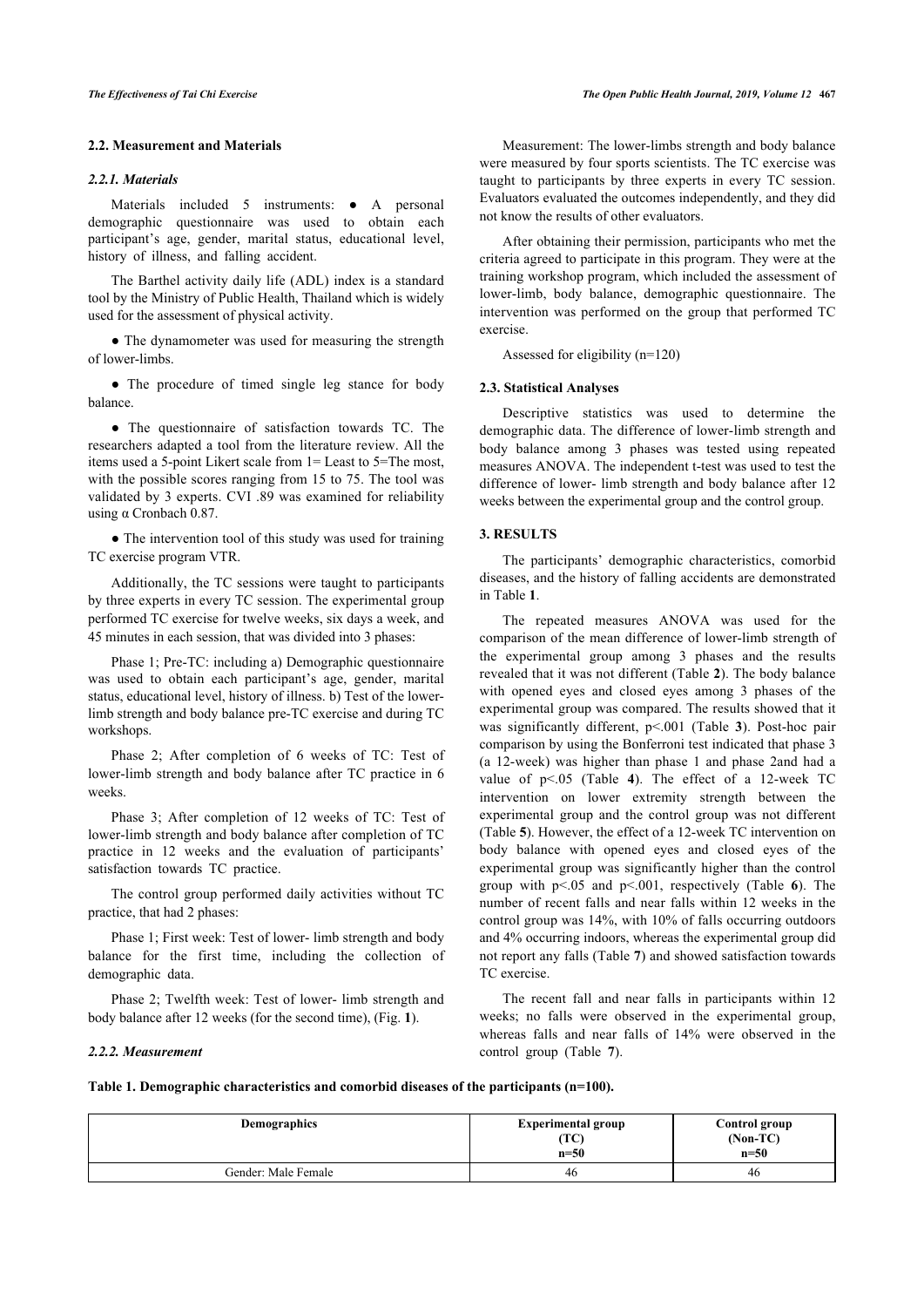## **468** *The Open Public Health Journal, 2019, Volume 12 Kittichittipanich and Kusoom*

| (Table 1) contd |  |
|-----------------|--|

| Demographics                                                                                                                                                                                    | <b>Experimental group</b><br>(TC)<br>$n=50$                          | <b>Control</b> group<br>$(Non-TC)$<br>$n=50$                                          |
|-------------------------------------------------------------------------------------------------------------------------------------------------------------------------------------------------|----------------------------------------------------------------------|---------------------------------------------------------------------------------------|
| Age (years)<br>Range                                                                                                                                                                            | $=$<br>60-88                                                         | $\overline{\phantom{0}}$<br>60-85                                                     |
| Mean                                                                                                                                                                                            | 72.5                                                                 | 71                                                                                    |
| Body mass index (BMI)                                                                                                                                                                           | 18.0-29.0                                                            | 19.5-32.4                                                                             |
| <b>Educational</b> level<br>Elementary<br>Secondary<br>Vocation<br>Bachelor degree                                                                                                              | $\overline{\phantom{0}}$<br>11<br>14<br>3<br>12<br>$\mathbf{1}$      | $\qquad \qquad$<br>20<br>3<br>$\boldsymbol{2}$<br>6<br>6                              |
| Master degree<br>Income (Thai Baht)/month<br>Mean                                                                                                                                               | 800-100,000<br>21,530                                                | 800-80,000<br>15,250                                                                  |
| Marital status<br>Single<br>Married<br>Widowed                                                                                                                                                  | $\qquad \qquad -$<br>$\overline{c}$<br>23<br>24                      | $\qquad \qquad -$<br>3<br>15<br>35                                                    |
| Co-morbid Disease<br>Non<br>Yes<br>Hypertension (HT)<br>Hypotension<br>Heart disease (HD)<br>Diabetes mellitus (DM)<br>Hypothyroid<br>Parkinson's disease<br>Allergy<br>Musculoskeletal disease | $\qquad \qquad -$<br>23<br>27<br>15<br>2<br>5<br>3<br>$\overline{2}$ | $\overline{\phantom{0}}$<br>20<br>30<br>20<br>4<br>13<br>$\overline{\mathbf{c}}$<br>3 |
| Falling within 6 months<br>Non<br>Yes<br><i>Note:</i> Experimental group had HT, DM, HD included $n=3$                                                                                          | -<br>33<br>17                                                        | $\qquad \qquad -$<br>29<br>21                                                         |

Control group had HT& DM included n=10, and HT & HD included n=5

## <span id="page-3-0"></span>**Table 2. Comparison of mean difference of lower-limbs strength of experimental group among 3 phases. (n=50).**

| Sources                | SS     | df     | MS    |                          | p-value                        |
|------------------------|--------|--------|-------|--------------------------|--------------------------------|
| TC practice (3 phases) | 2.052  | .006   | 2.040 | 2.435                    | $1 \cap \mathcal{L}$<br>ر ۱۰ د |
| Error                  | 41.295 | 49.292 | 0.838 | $\overline{\phantom{0}}$ | $\overline{\phantom{0}}$       |

p>.05

## <span id="page-3-1"></span>**Table 3. Comparison of mean difference of body balance with opened eyes and closed eyes of the experimental group among 3 phases.**

| <b>Sources</b>                       | SS      | df     | <b>MS</b> |           | p-value |
|--------------------------------------|---------|--------|-----------|-----------|---------|
| Opened eye<br>TC practice (3 phases) | 244.910 | 1.130  | .655      | $21.49**$ | .000    |
| Error                                | 558.394 | 55.390 | 10.081    |           |         |
| Closed eye<br>TC practice (3 phases) | 42.927  | 1.418  | 30.263    | 36.527**  | .000    |
| Error                                | 57.585  | 69.505 | 0.829     | -         |         |

## <span id="page-3-2"></span>**Table 4. Multiple pair comparisons by using Bonferroni test.**

| <b>Body balance:</b><br>Timed single leg stance |                          | Phase 1                  | Phase 2 | Phase 3 |
|-------------------------------------------------|--------------------------|--------------------------|---------|---------|
| (second)<br><b>Opened eves</b>                  | $\overline{\phantom{a}}$ | 6.699                    | 7.056   | 9.571   |
| Phase 1                                         | 6.699                    | $\overline{\phantom{0}}$ | 0.357   | 2.872*  |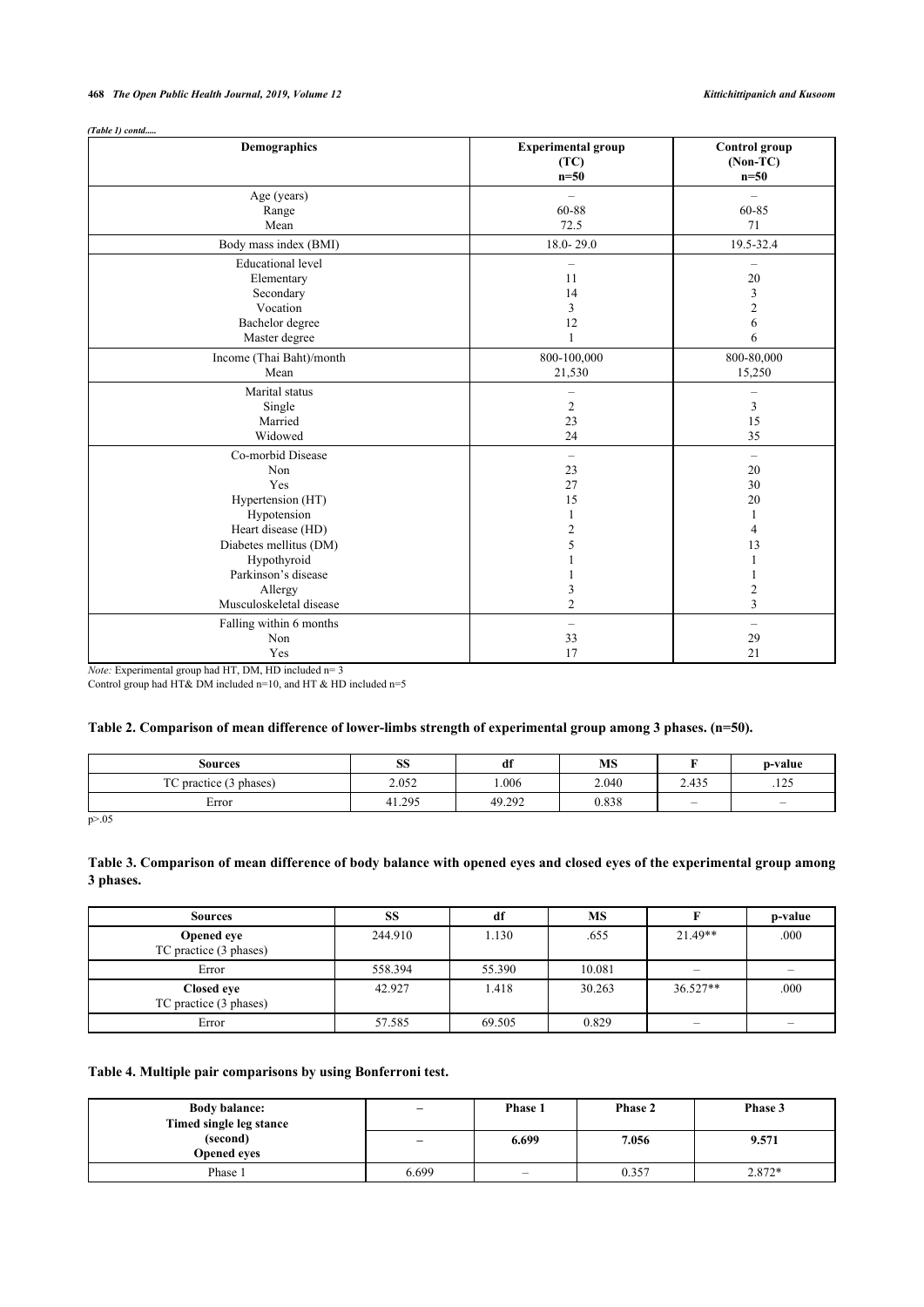#### *(Table 4) contd.....*

| <b>Body balance:</b><br>Timed single leg stance |       | Phase 1 | Phase 2 | Phase 3  |
|-------------------------------------------------|-------|---------|---------|----------|
| (second)<br><b>Opened</b> eyes                  |       | 6.699   | 7.056   | 9.571    |
| Phase 2                                         | 7.056 |         |         | $2.515*$ |
| Phase 3                                         | 9.571 |         |         |          |
| <b>Closed eyes</b>                              |       | 2.983   | 3.134   | 4.186    |
| Phase 1                                         | 2.983 |         | 0.151   | $1.203*$ |
| Phase 2                                         | 3.134 |         |         | $1.052*$ |
| Phase3                                          | 4.186 |         |         | -        |

<span id="page-4-0"></span>**Table 5. Comparison of mean difference of lower-limbs strength after 12 weeks between experimental group and control group (n=50).**

| Groups     | Mean           | $\alpha$ <sub>D</sub><br>SD. |                          | p-value                  |
|------------|----------------|------------------------------|--------------------------|--------------------------|
| Experiment | $\sim$<br>1.14 |                              | 0.880                    | .381                     |
| control    | 0.92           | 1.07                         | $\overline{\phantom{a}}$ | $\overline{\phantom{0}}$ |

<span id="page-4-1"></span>**Table 6. Comparison of mean difference after 12 weeks between experimental group and control group (n=50).**

| <b>Groups</b>      | Mean | <b>SD</b> |           | p-value |
|--------------------|------|-----------|-----------|---------|
| <b>Opened eyes</b> |      |           |           |         |
| Experiment         | 9.57 | 8.69      | $2.075*$  | .041    |
| Control            | 6.43 | 6.21      |           |         |
| <b>Closed eyes</b> |      |           |           |         |
| Experiment         | 4.18 | 3.49      | $3.714**$ | .000    |
| Control            | 5.25 | 1.16      |           |         |

<span id="page-4-2"></span>**Table 7. The number of recent falls and near falls in the experimental group and control group within 12 weeks.**

| Group                                                                                      | <b>Experimental group</b><br>Frequency $(\% )$ | Control group<br>Frequency $(\% )$ |
|--------------------------------------------------------------------------------------------|------------------------------------------------|------------------------------------|
| Recent falls and near falls<br>within 12 weeks<br>Location of falls<br>Outdoors<br>Indoors |                                                | 7(14)<br>5(10)<br>2(4)             |

The participants showed satisfaction toward TC exercise; mean=3.47 (SD=0.42).

The satisfaction was based on 15 items (1) perceived beneficial effects; mean= 3.63 (SD=0.49)

(2) using in daily life; mean=3.56 (SD=0.50) (3) improved sleep; mean=3.41 (SD=0.63)

(4) physically active; mean=3.56 (SD=0.50) (5) muscle relaxation; mean=3.48 (SD=0.50) (6) vigorous; mean=3.52 (SD=0.50) (7) decreased fear of falling; mean=3.41 (SD=0.57) (8) reduced muscle pain; mean=3.41 (SD=0.63) (9) less time consuming; mean=3.19 (SD=0.87) (10) favorable; mean=3.56 (SD=0.50) (11) desire to perform TC exercise often; mean=3.59 (SD=0.50) (12) no danger; mean=3.59 (SD=0.50) (13) will advise to family members and others; mean=3.44 (SD=0.50) (14) should provide for other community; mean=3.30 (SD=0.86) (15) joyful; mean =3.59 (SD=0.50).

## **4. DISCUSSION**

In this study, lower-limb strength of the older adults in the experimental group was not significantly different in the three time periods and also after the completion of 12 weeks in the experimental group and the control group. It could be observed that TC, in short term, may not affect the muscle strength of lower limbs. This is consistent with [\[7\]](#page-5-6) a study that indicated that the strength of lower limbs related to TC practice within 4 months (16 weeks) affected muscle strength which was lower than walking and dancing. The practice extended to 8 months showed greater strength, and the completion of 12 months showed the greatest strength. In the experimental group, the body balance during the following periods: 1) pre- TC, 2) after 6 weeks, and 3) after 12 weeks with closed eyes and opened eyes, was significantly different in both the three time periods and after the completion of 12 weeks in the experimental group and the control group. Moreover, the body balance after 12 weeks was the highest. It could be observed that TC practice appeared to improve body balance. Also, it helped reduce falls and fear of falls in the elderly [\[7,](#page-5-6) [9](#page-5-8)]. TC exercise increased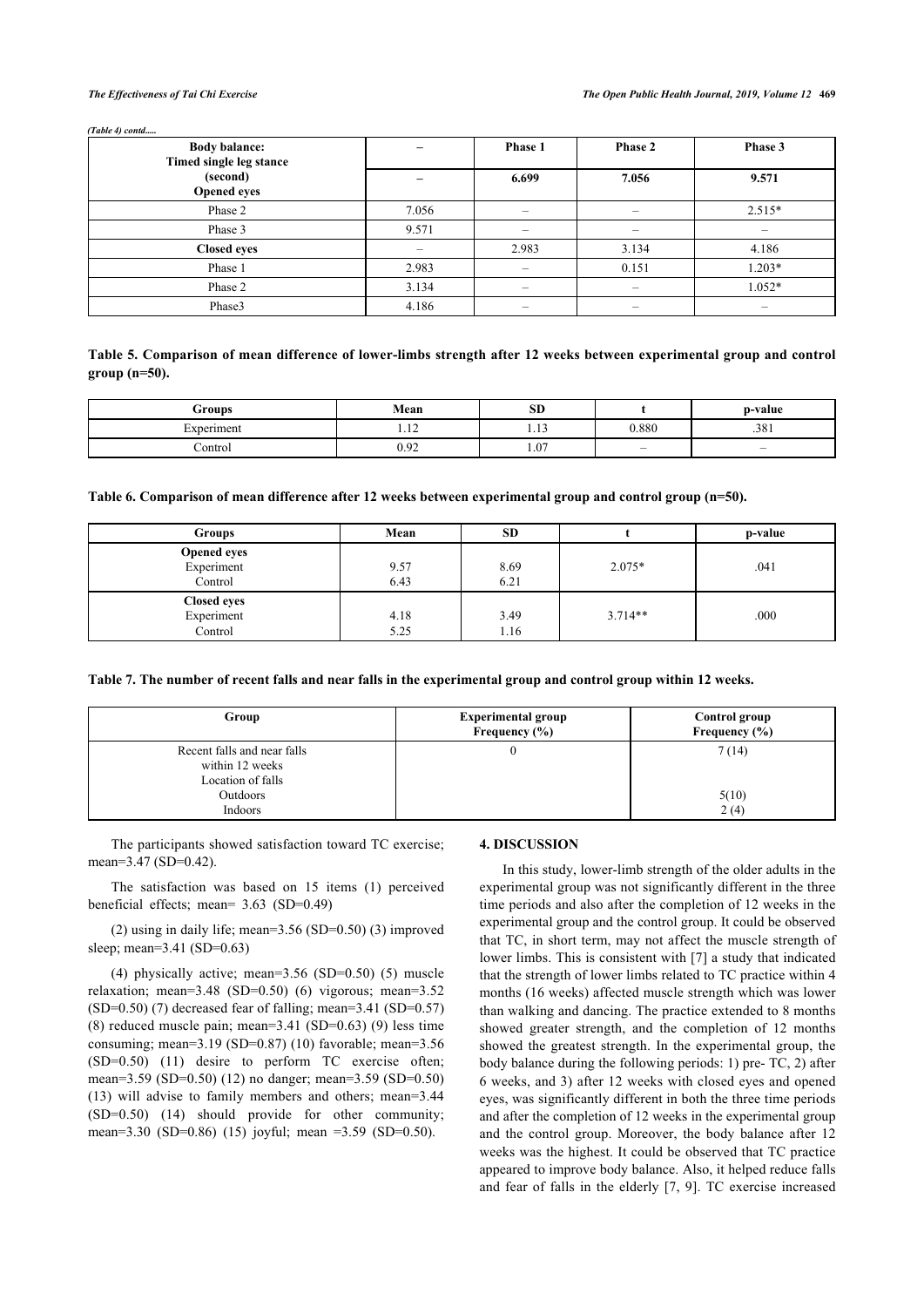functional mobility, flexibility, psychological well-being, sleep enhancement in elderly individuals, and increased cardio functioning [[9](#page-5-8),[11\]](#page-6-1). TC, which effectively improves the balance and reduces the fear of falling, could be considered as a practical and useful method for fall prevention among older adults and more suitable as a long term exercise, as its short term effects are not obvious [[6](#page-5-5), [7](#page-5-6)]. TC is a safe and known form of physical activity among older adults, and seems better than brisk walking for reducing several risk factors of cardiovascular disease and improving psychosocial well-being [[9](#page-5-8)]. Therefore, it should be recommended for living a healthy life[[6](#page-5-5)]. The recent falls and near falls of the control group were 14%, with 4% happening indoors and 10% outdoors, which indicated that the control group was at a high risk of falls and near falls [\[12](#page-6-2)], while the experimental group did not suffer from falls. Participants' satisfaction was perceived by the TC benefits, intention to do TC exercise daily, strength improvement, relaxation, reduction of muscle pain, and a good night's sleep. In addition, the findings indicated that TC affected not only the physical well-being but also the psychosocial well-being [[13\]](#page-6-0). Since the elderly health care is a priority, there is a need to use an integrated model of care to improve the quality of life of older adults [\[14\]](#page-6-3). Therefore, TC exercise should be included in health promotion programs for older adults.

## **5. LIMITATIONS**

This study focused on older adults in only two municipalities in Nakhon Phanom province and Nakhon Ratchasima province in the Northeast of Thailand. A small number of participants were selected through purposive sampling. Thus, the finding may not be generalized to older adults living in other regions of Thailand as well as in other countries. Also, the intervention was performed for only 12 weeks and could not improve the strength of lower limbs.

## <span id="page-5-2"></span><span id="page-5-1"></span><span id="page-5-0"></span>**CONCLUSION AND IMPLICATIONS**

<span id="page-5-5"></span><span id="page-5-4"></span><span id="page-5-3"></span>The results confirmed that a 12-week TC intervention can improve the body balance of lower extremities and help reduce the risk of falls in older adults. However, it can not improve lower extremity strength in older adults. The recent falls and near falls within 12 weeks in the control group were 14%, with 4% falls happening indoors and 10% outdoors. Participants in the experimental group did not report falls, and had a good level of satisfaction towards the program of TC exercise. Therefore, it can be applied and implemented among older adults and other groups of populations in different geographic locations and other clinical settings who are at the risk of falls. Further study should focus more on high-quality trials with larger participants and extended TC practice in long term.

## <span id="page-5-7"></span><span id="page-5-6"></span>**ETHICS APPROVAL AND CONSENT TO PARTICIPATE**

<span id="page-5-8"></span>This study was approved by the Institutional Review Broad of Suan Sunandha Rajabhat University (SSRU), Thailand. (COA. 1-008/2018)

## **HUMAN AND ANIMAL RIGHTS**

No animals were used in this research. All human research procedures were followed in accordance with the ethical standards of the committee responsible for human experimentation (institutional and national) and with the Helsinki Declaration of 1975, as revised in 2008 ([http://www.wma.net/en/20activities/10ethics/10helsinki/\)](http://www.wma.net/en/20activities/10ethics/10helsinki/).

## **CONSENT FOR PUBLICATION**

Informed consent was obtained from all the participants to participate in this study.

## **AVAILABILITY OF DATA AND MATERIALS**

Not applicable.

## **FUNDING**

This study was funded by the National Research Council of Thailand and Suan Sunandha Rajabhat University.

## **CONFLICT OF INTEREST**

The authors declared no potential conflicts of interest with respect to the research with other publications of this article Grant No. 1

## **ACKNOWLEDGEMENTS**

The researchers would like to express sincere thanks and appreciation to all the parties concerned, including the participants, Suan Sunandha Rajabhat University and Bangkokthonburi University, that significantly contributed to the successful completion of this research.

### **REFERENCES**

- [1] Bureau of Non- Communicable Disease, Ministry of Public Heath FALLING. [http://www.thaincd.com/2016/news/hot-news-detail.php?](http://www.thaincd.com/2016/news/hot-news-detail.php?gid=18&id=12311) [gid=18&id=12311](http://www.thaincd.com/2016/news/hot-news-detail.php?gid=18&id=12311)
- [2] Center of Disease Control and Prevention. Older Adult Falls 2018.<https://www.cdc.gov/features/falls-older-adults/index.html>
- [3] Horpibulsuk J, Chinkulkijniwat A, Panichpisal K, Burk K. Relationship and characteristics of falling at temples among the elderly group in Nakhon Ratchasima, Thailand. J Med Assoc Thai 2016; 99(Suppl. 7): S1-7. [in Thai]. [PMID: [29901324\]](http://www.ncbi.nlm.nih.gov/pubmed/29901324)
- [4] Dionyssiotis Y. Analyzing the problem of falls among older people. Int J Gen Med 2012; 5: 805-13.
	- [\[http://dx.doi.org/10.2147/IJGM.S32651\]](http://dx.doi.org/10.2147/IJGM.S32651) [PMID: [23055770\]](http://www.ncbi.nlm.nih.gov/pubmed/23055770)
- [5] Solloway MR, Taylor SL, Shekelle PG, *et al.* An evidence map of the effect of Tai Chi on health outcomes. Syst Rev 2016; 5(1): 126. [\[http://dx.doi.org/10.1186/s13643-016-0300-y\]](http://dx.doi.org/10.1186/s13643-016-0300-y) [PMID: [27460789](http://www.ncbi.nlm.nih.gov/pubmed/27460789)]
- [6] Chan AWK, Chair SY, Lee DTF, Leung DYP, Sit JWH, Cheng HY, *et al.* Tai Chi exercise is more effective than brisk walking in reducing cardiovascular disease risk factors among adults with hypertension: A randomized controlled trial 2018. [\[http://dx.doi.org/10.1016/j.ijnurstu.2018.08.009](http://dx.doi.org/10.1016/j.ijnurstu.2018.08.009)]
- [7] Song QH, Zhang QH, Xu RM, *et al.* Effect of Tai-chi exercise on lower limb muscle strength, bone mineral density and balance function of elderly women. Int J Clin Exp Med 2014; 7(6): 1569-76. [PMID: [25035781\]](http://www.ncbi.nlm.nih.gov/pubmed/25035781)
- [8] Bubela D, Sacharko L, Chan J, Brady M, Balance and functional outcomes for older community-dwelling adults who practice tai chi and those who do not: A comparative study. J Geriatr Phys Ther 2017. Epub

[\[http://dx.doi.org/10.1519/JPT.0000000000000153\]](http://dx.doi.org/10.1519/JPT.0000000000000153) [PMID: [2913](http://www.ncbi.nlm.nih.gov/pubmed/2913%205600) [5600\]](http://www.ncbi.nlm.nih.gov/pubmed/2913%205600)

[9] Hosseini L, Kargozar E, Sharifi F, Negarandeh R, Memari A-H, Navab E. 2018.